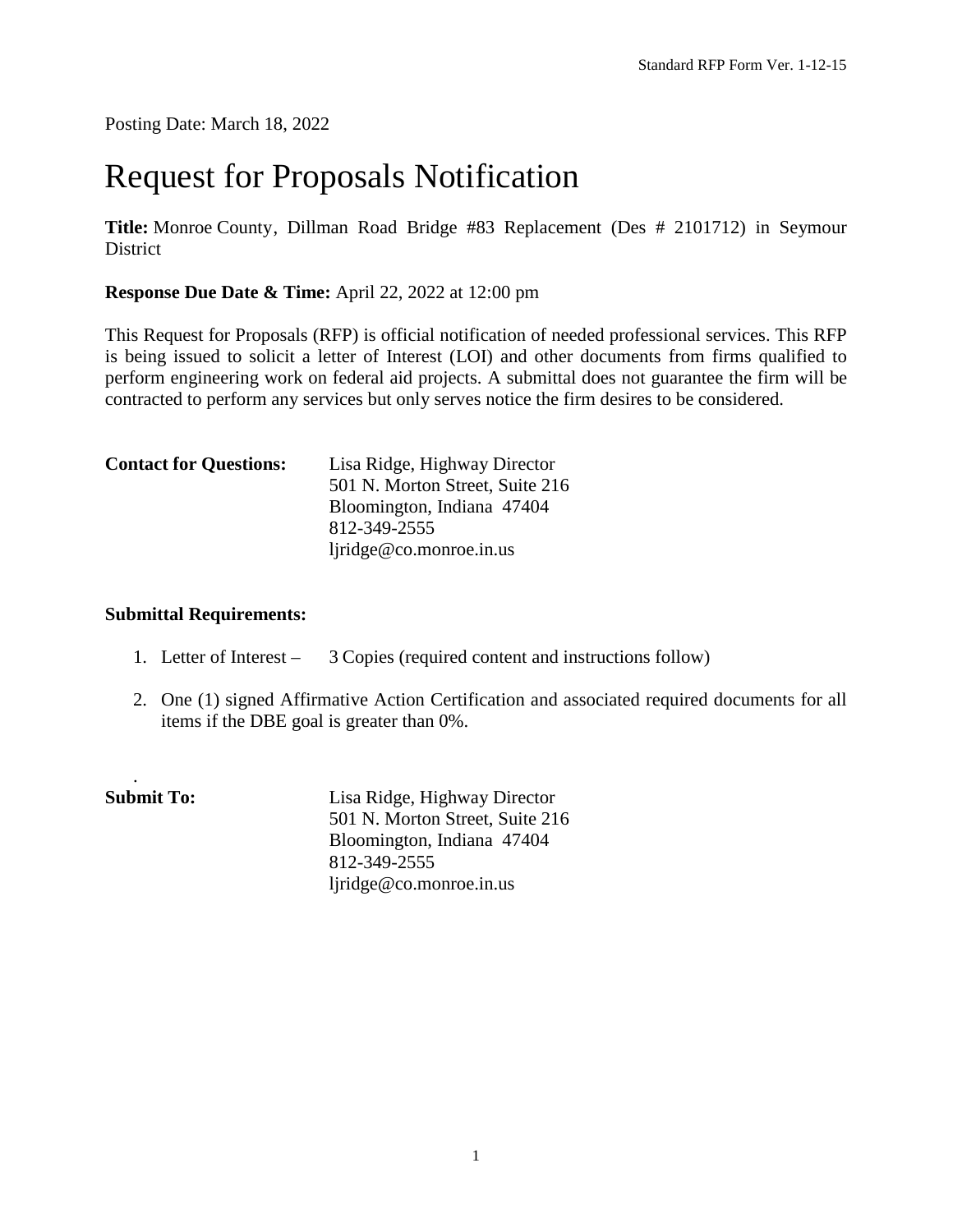#### **Selection Procedures:**

Consultants will be selected for work further described herein, based on the evaluation of the Letter of Interest (LOI) and other required documents. The Consultant Selection Rating Form used to evaluate and score the submittals is included for your reference. Final selection ranking will be determined by:

- The weighted score totals with the highest score being the top ranked firm
- $\bullet$  Rank totals with the lowest rank total being the top ranked firm

#### **Requirements for Letters of Interest (LOI)**

- A. General instructions for preparing and submitting a Letter of Interest (LOI).
	- 1. Provide the information, as stated in Item B below, in the same order listed and signed by an officer of the firm. Signed and scanned documents, or electronically applied signatures are acceptable. Do not send additional forms, resumes, brochures, or other material unless otherwise noted in the item description.
	- 2. LOI's shall be limited to twelve  $(12)$  8 ½" x 11" pages that include Identification, Qualifications, Key Staff, and Project Approach.
	- 3. LOI's must be received no later than the "Response Due Date and Time"; as shown in the RFP header above. Responses received after this deadline will not be considered. Submittals must include all required attachments to be considered for selection.
- B. Letter of Interest Content
	- 1. Identification, Qualifications and Key Staff
		- a. Provide the firm name, address of the responsible office from which the work will be performed and the name and email address of the contact person authorized to negotiate for the associated work.
		- b. List all proposed sub consultants, their DBE status, and the percentage of work to be performed by the prime consultant and each sub consultant. (See Affirmative Action Certification requirements below.) A listing of certified DBE's eligible to be considered for selection as prime consultants or subconsultants for this RFP can be found at the "Prequalified Consultants" link on the Indiana Department of Transportation (INDOT) Consultants Webpage. [\(http://www.in.gov/indot/2732.htm\)](http://www.in.gov/indot/2732.htm).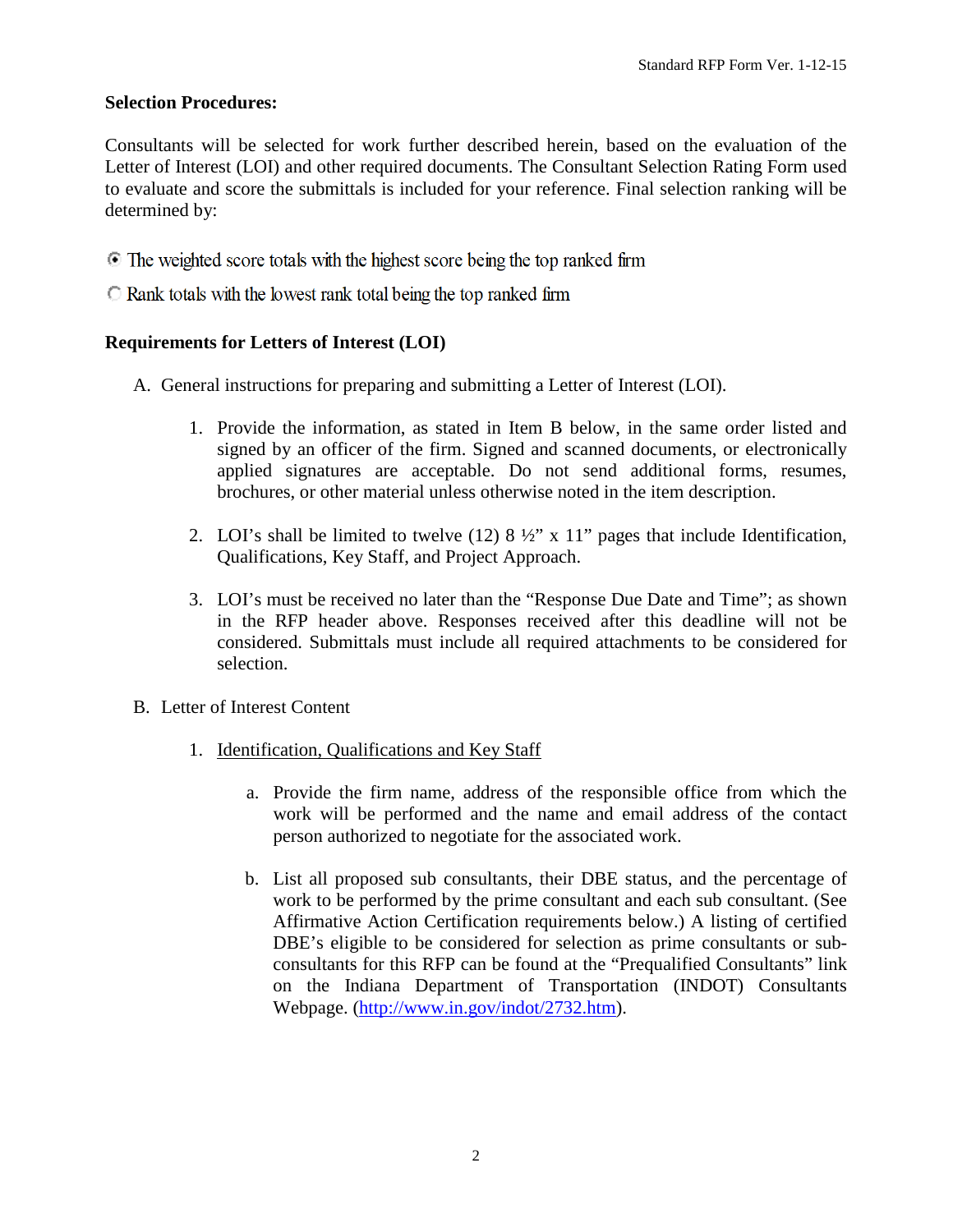- c. List the Project Manager and other key staff members, including key sub consultant staff, and the percent of time the project manager will be committed for the contract, if selected. Include project engineers for important disciplines and staff members responsible for the work. Address the experience of the key staff members on similar projects and the staff qualifications relative to the required item qualifications.
- d. Describe the capacity of consultant staff and their ability to perform the work in a timely manner relative to present workload.
- 2. Project Approach
	- a. Provide a description of your project approach relative to the advertised services. For project specific items confirm the firm has visited the project site. For all items address your firm's technical understanding of the project or services, cost containment practices, innovative ideas and any other relevant information concerning your firm's qualifications for the project.

### **Requirements for Affirmative Action Certification**

A completed Affirmative Action Certification form is required for all items that identify a DBE goal greater than 0%. The consultant must identify the DBE firms with which it intends to subcontract, include the contract participation percentage of each DBE and list what the DBE will be subcontracted to perform on the Affirmative Action Certification Form. **Copies of DBE certifications, as issued by INDOT, for each firm listed are to be included as additional pages after the form.**

If the consultant does not meet the DBE goal, they must provide evidence of a good faith effort to achieve the DBE goal; said evidence must be provided in additional documentation. Please review the DBE program based on set goals and complete the DBE Affirmative Action Certification form as applicable. What constitutes as a good faith effort is explained in detail within the DBE program information referred to above. If no goal is set, no Affirmative Action Certification form is required. Indiana Department of Transportation's (INDOT) DBE Program Information is available at the Indiana Department of Transportation's website.

A listing of certified DBE's eligible to be considered for selection as prime consultants or subconsultants for this RFP can be found at the "Prequalified Consultants" link on the Indiana Department of Transportation (INDOT) Consultants Webpage. [\(http://www.in.gov/indot/2732.htm\)](http://www.in.gov/indot/2732.htm).

**DBE subcontracting goals apply to all prime submitting consultants, regardless of the prime's status of DBE.**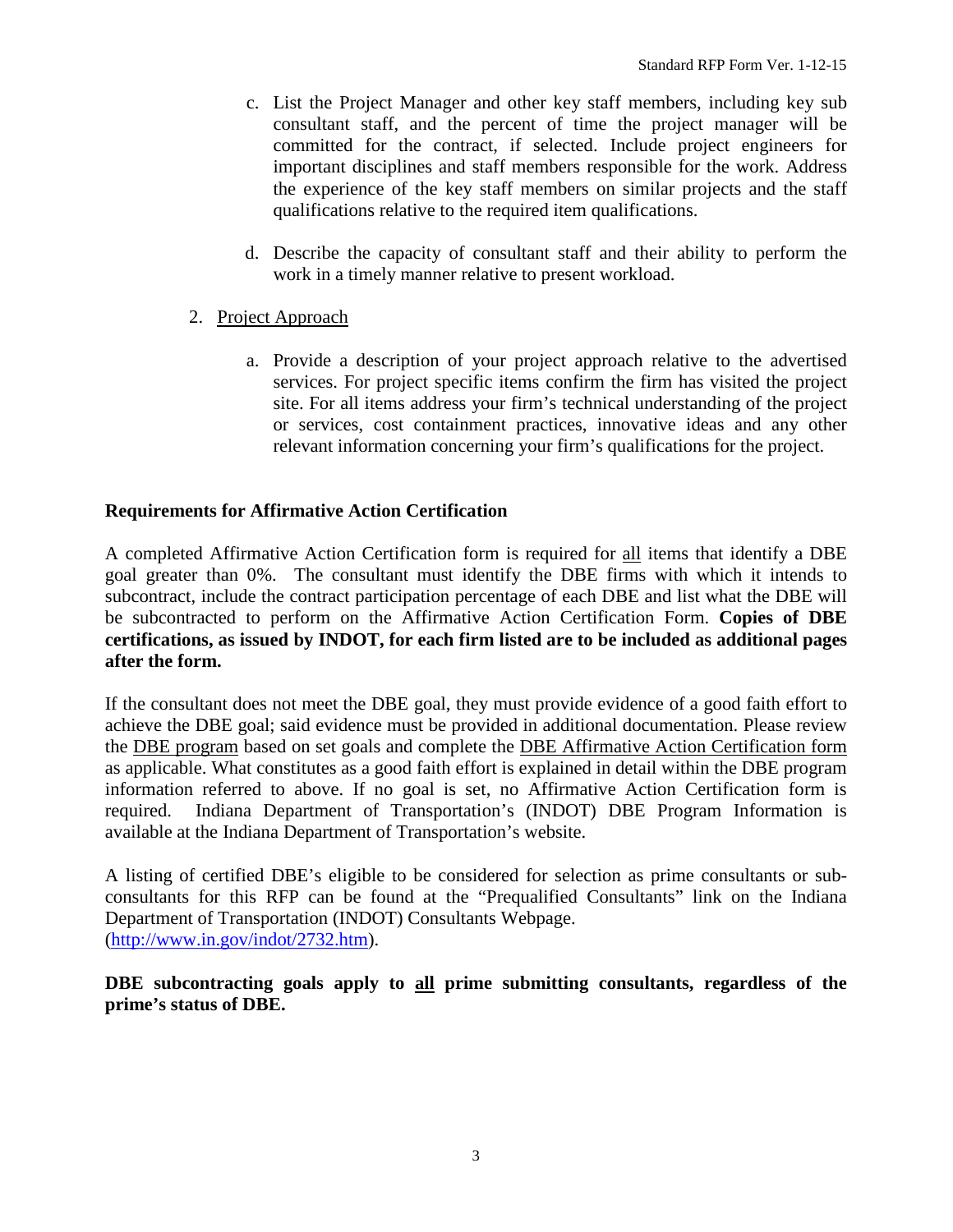## **Work item details:**

| Local Public Agency: Monroe County                                     |                                           |                                                                 |  |  |
|------------------------------------------------------------------------|-------------------------------------------|-----------------------------------------------------------------|--|--|
| Project Location:                                                      | Monroe County, Dillman Road, Bridge #83   |                                                                 |  |  |
| <b>Project Description:</b>                                            | <b>Bridge Replacement</b>                 |                                                                 |  |  |
| <b>INDOT</b> Des #:                                                    | 2101712                                   |                                                                 |  |  |
| Phases Included:                                                       | PE, ROW                                   |                                                                 |  |  |
| <b>Estimated Construction Amount:</b><br>\$2,300,000.00                |                                           |                                                                 |  |  |
| Funding:                                                               | Federal Funding 80% and Local Funding 20% |                                                                 |  |  |
| Term of Contract:                                                      | <b>Until Project Completion</b>           |                                                                 |  |  |
| DBE goal:                                                              | 7%                                        |                                                                 |  |  |
| <b>Required Prequalification Categories:</b>                           |                                           |                                                                 |  |  |
| $\overline{\triangledown}$ 5.2 Environmental Document Preparation - CE |                                           | $\triangledown$ 12.1 Project Management for Aquisition Services |  |  |
| $\triangledown$ 6.1 Topographical Survey Data Collection               |                                           | $\overline{v}$ 12.2 Title Search                                |  |  |
| ☑ 8.1 Non-Complex Roadway Design                                       |                                           | $\triangleright$ 12.4 Appraisal                                 |  |  |
| $\triangledown$ 9.1 Level 1 Bridge Design                              |                                           | $\vee$ 12.5 Appraisal Review                                    |  |  |
| $\triangleright$ 11.1 Right of Way Plan Development                    |                                           | 13.1 Construction Inspection                                    |  |  |
| Additional Categories Listed Below:                                    |                                           |                                                                 |  |  |
| Click here to enter Additional Categories                              |                                           |                                                                 |  |  |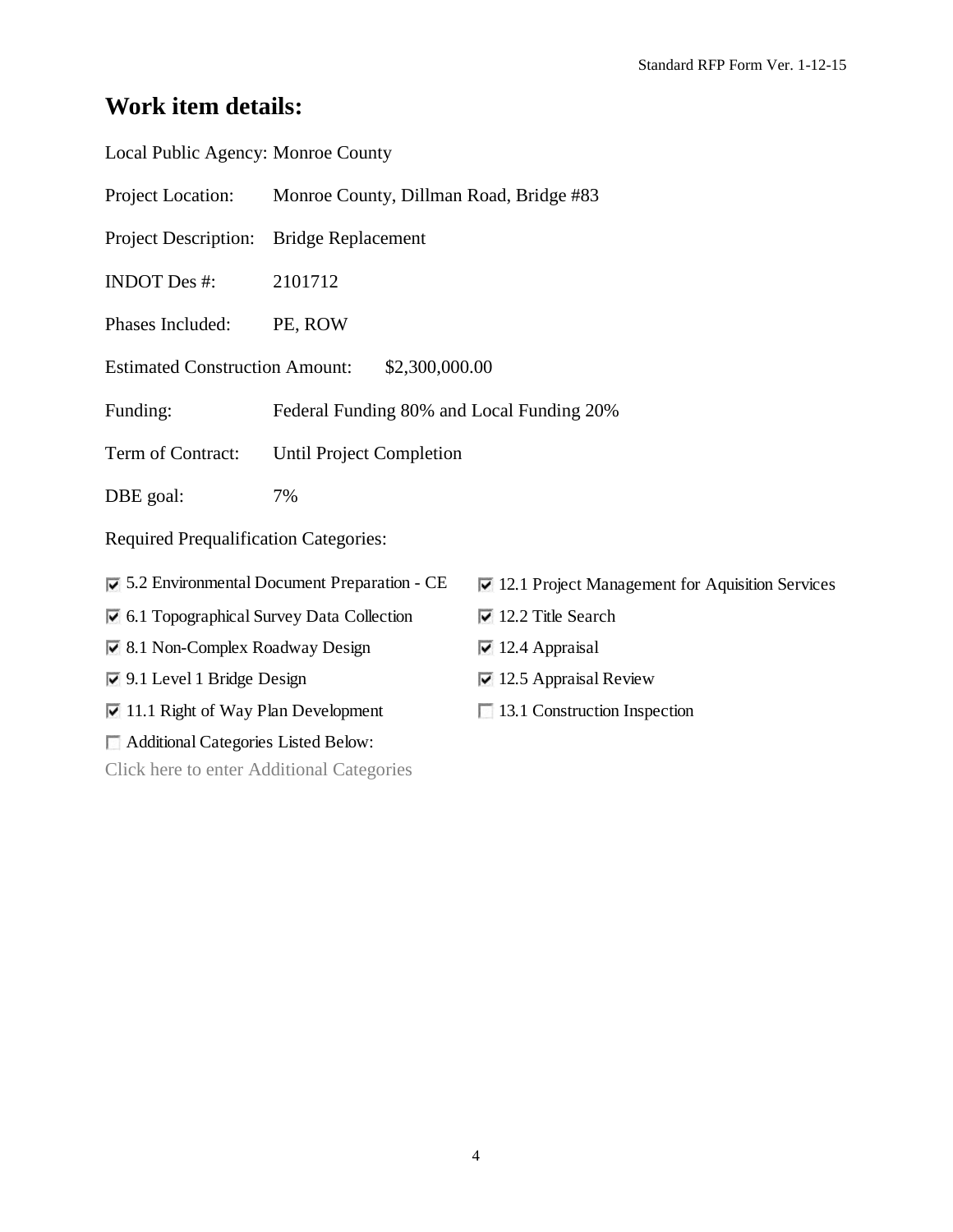### LPA [Consultant Selection Rating Sheet](http://www.in.gov/dot/div/legal/rfp/LPARFP/LPASelectionRatingSheetForm.xlsx)

#### Sample: (City, County, Town, etc.) - or - (Local Public Agency) **Evaluation Criteria to be Rated by Scorers Category Scoring Criteria Scoring Criteria Scale Scale Scale Scale Scale Scale Weight Weighted Weighted Score Performance evaluation score averages from historical performance data.** Quality score for similar work from performance database. 6 Schedule score from performance database. <br>
3 Responsiveness score from performance database. 1 **Evaluation of the team's personnel and equipment to perform the project on time.** Availability of more than adequate capacity that results in **added value**. 1 Adequate capacity to meet the schedule. 0 Insufficient available capacity to meet the schedule. -1 **Technical expertise: Unique Resources that yield a relevant added value or efficiency to the deliverable.** Demonstrated outstanding expertise and resources identified for required services for value added benefit. 2 Demonstrated high level of expertise and resources identified for required services for value added benefit Expertise and resources at appropriate level. 0 Insufficient expertise and/or resources. -3 **Predicted ability to manage the project, based on: experience in size, complexity, type, subs, documentation skills.** Demonstrated outstanding experience in similar type and complexity. 2 Demonstrated high level of experience in similar type and complexity. 1 Experience in similar type and complexity shown in resume. 0 Experience in different type or lower complexity. -1 Insufficient experience. -3 **Project Understanding and Innovation that provides cost and/or time savings. Approach to Project** High level of understanding and viable innovative ideas proposed. 2 High level of understanding of the project. 1 Basic understanding of the project. 0 Lack of project understanding. -3 **Location of assigned staff office relative to project.** Within 50 mi.  $1$ 51 to 150 mi. 0 151 to 500 mi. -1 Greater than 500 mi. -2 **Signature** Print Name: Title: Date (Form Rev. 3-30-10) 5 **Location RFP Selection Rating for \_\_\_\_\_\_\_\_\_\_\_\_\_\_\_\_\_\_\_\_\_\_\_\_\_\_\_\_\_\_\_\_\_\_ Des. No. \_\_\_\_\_\_\_\_\_\_\_\_ Consultant Name: Consultant Name: Consultant Name: Consultant Name: Consultant Name: Consultant Operation: Consultant Operation: Consultant Operation: Consultant Operation: Consultant Operation: Consul**  $20$ **Project Manager Past Performance** 15 15 20  $\frac{1}{2}$  , and the set of the set of the set of the set of the set of the set of the set of the set of the set of the set of the set of the set of the set of the set of the set of the set of the set of the set of the set  $\frac{1}{2}$  , and the set of the set of the set of the set of the set of the set of the set of the set of the set of the set of the set of the set of the set of the set of the set of the set of the set of the set of the set  $\overline{\phantom{a}}$  , where the contract of the contract of the contract of the contract of the contract of the contract of the contract of the contract of the contract of the contract of the contract of the contract of the contr **Capacity of Team to do Work Team's Demonstrated Qualifications Weighted Sub-Total:**  It is the responsibility of scorers to make every effort to identify the firm most capable of producing the highest quality deliverables in a timely and cost effective manner without regard to personal preference. I certify that I do not have any conflicts of interest associated with this consultant as defined in 49CFR18.36. I have thoroughly reviewed the letter of interest for this consultant and certify that the above scores represent my best judgment of this firm's abilities.  $\frac{1}{2}$  , and the set of the set of the set of the set of the set of the set of the set of the set of the set of the set of the set of the set of the set of the set of the set of the set of the set of the set of the set